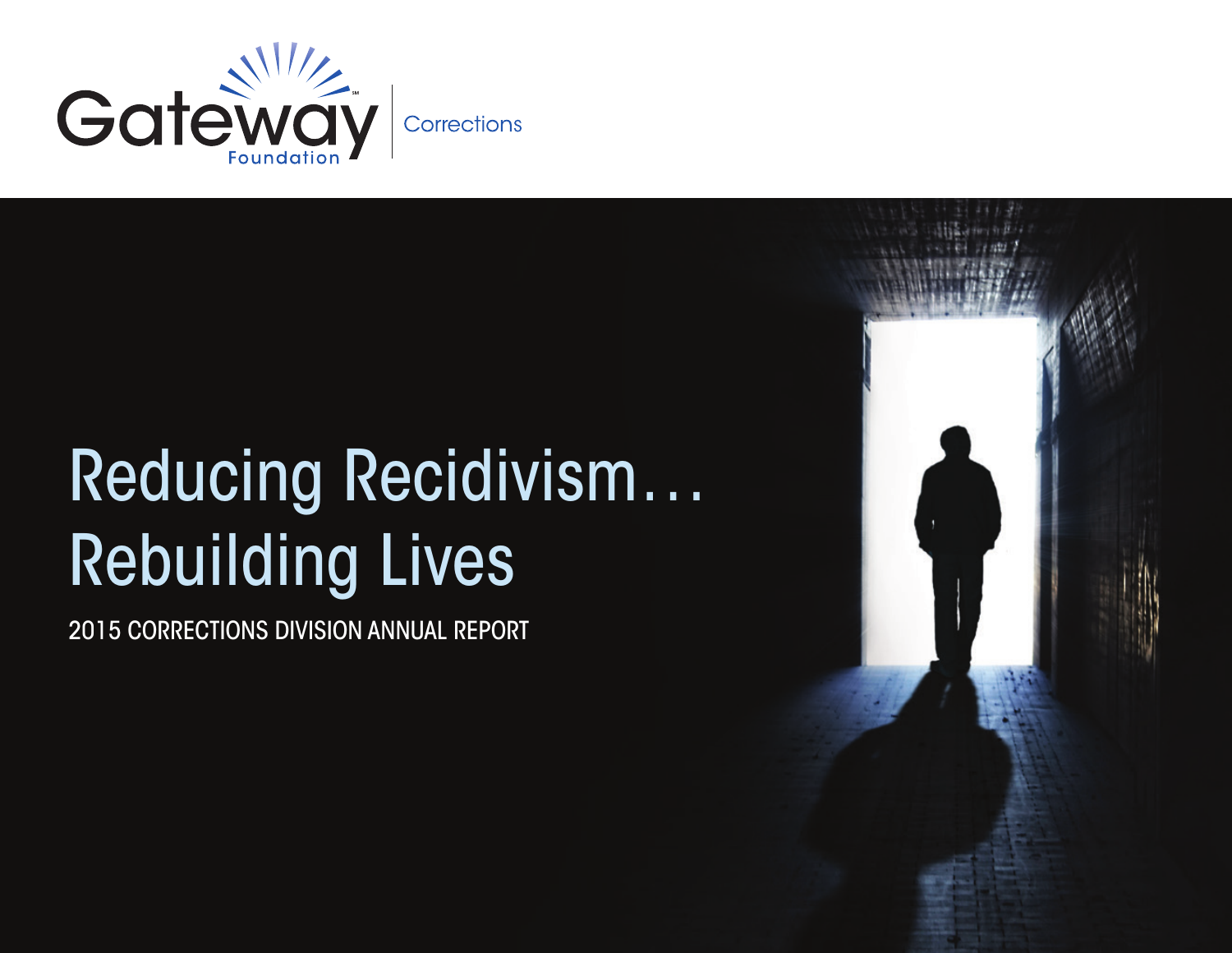*"I am leaving here (prison) a different man than I was when I came. It's not just that something has changed, but everything has changed. I don't know when it happened, or even how it happened, but I do know that the man returning home is not the man that left over a year ago. Thanks Gateway. I can truly see my castle and I know how to keep it standing strong."* In-custody Client

*"The most important thing I realized was that tomorrow does not have to be what yesterday was. They say it over and over again here and it finally hit me, I do have the power to create a new tomorrow."* In-custody Client

*"I have worked with several public and private treatment providers, at both the federal and state level, and have found that the Gateway programs are among the best run programs in the nation and consistently provide the highest quality treatment services. Gateway's leadership is to be commended for pursuing a forward thinking approach with respect to adapting evidence-based programming."* Kevin Knight, Ph.D., TCU IBR Associate Director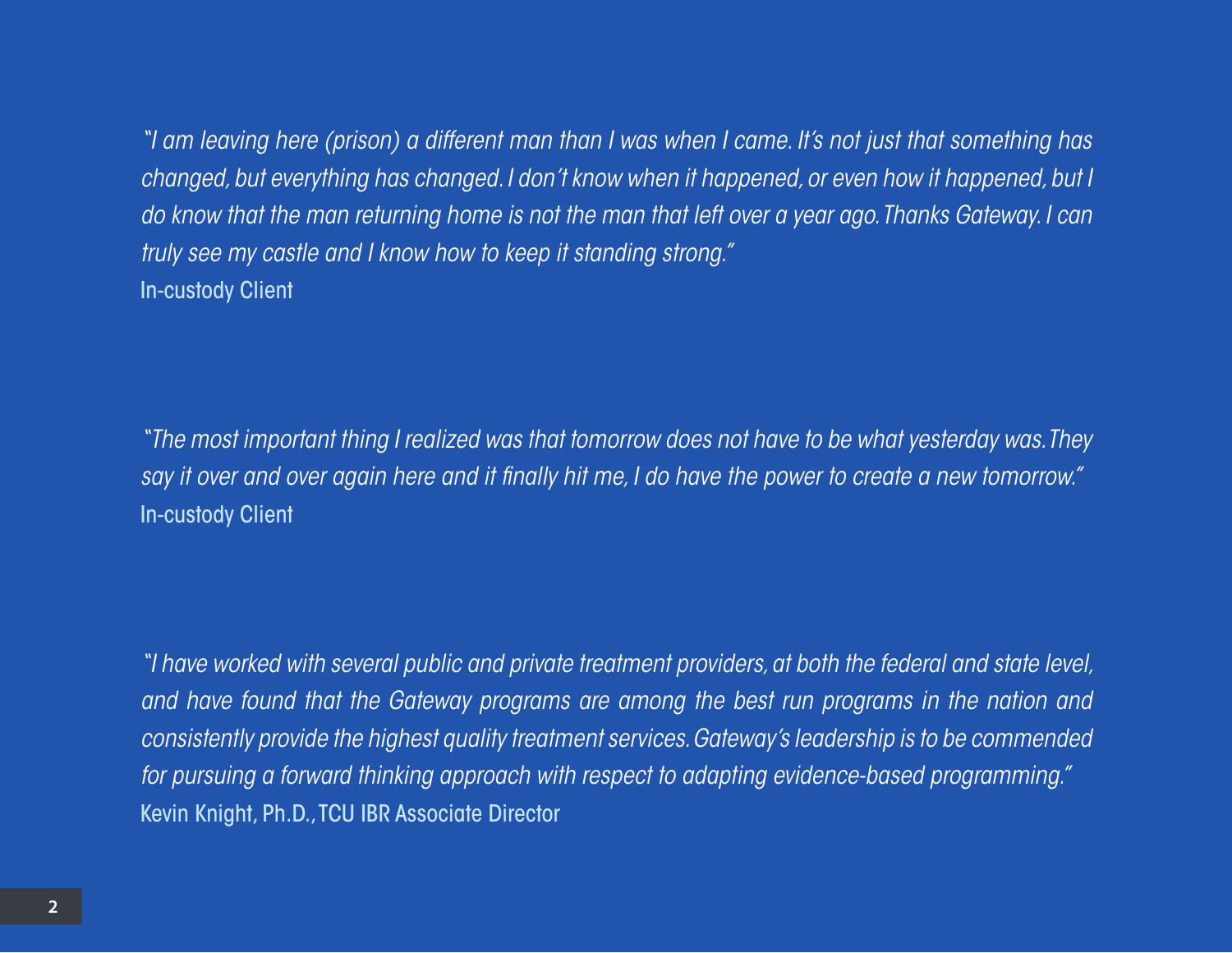## From Our Chairman

Fiscal Year 2015 was a year of significant change as Michael Darcy, President and CEO, retired after 46 years with Gateway Foundation. The organization thrived under his leadership and our distinct reputation is part of his legacy. Understanding the need for a dynamic new leader, the Board thoughtfully selected Dr. Thomas P. Britton for the position with a solid confidence he will successfully lead Gateway into a new era of dynamic growth and delivery of quality services to even more individuals in need.

Dr. Britton came to Gateway's helm in May 2015. His personal mission aligns with Gateway's and his career has been dedicated to making a difference for those in need of help. With more than 20 years' experience spanning from direct service to executive leadership, Dr. Britton has the expertise and passion to lead Gateway, especially in a time of significant reform. He is committed to offering the best, most innovative and cost effective treatment opportunities to individuals and families living in the communities we serve and to those involved in the criminal justice system.

Dr. Britton is truly a visionary with an inclusive management style that inspires others to do their best. He has spent the past few months immersing himself into learning Gateway's operations and building relationships with employees and the business community. We are confident in Dr. Britton's ability to carry out Gateway's mission for an even brighter future.

We hope you will find inspiration in the stories shared in the 2015 Annual Report, which show the commitment of our clients and employees in their journey to finding a new beginning. We are exceptionally proud of what we accomplished in the last year and are excited for what the new year will bring. We are indebted to the Gateway staff and thank them for bringing Gateway's mission to life every day. We would also like to extend our gratitude to our Board of Directors who provide oversight, support and guidance to our operations.



Glenn B. Huebner Chairman Gateway Foundation Board of Directors



Dr. Thomas P. Britton President & CEO Gateway Foundation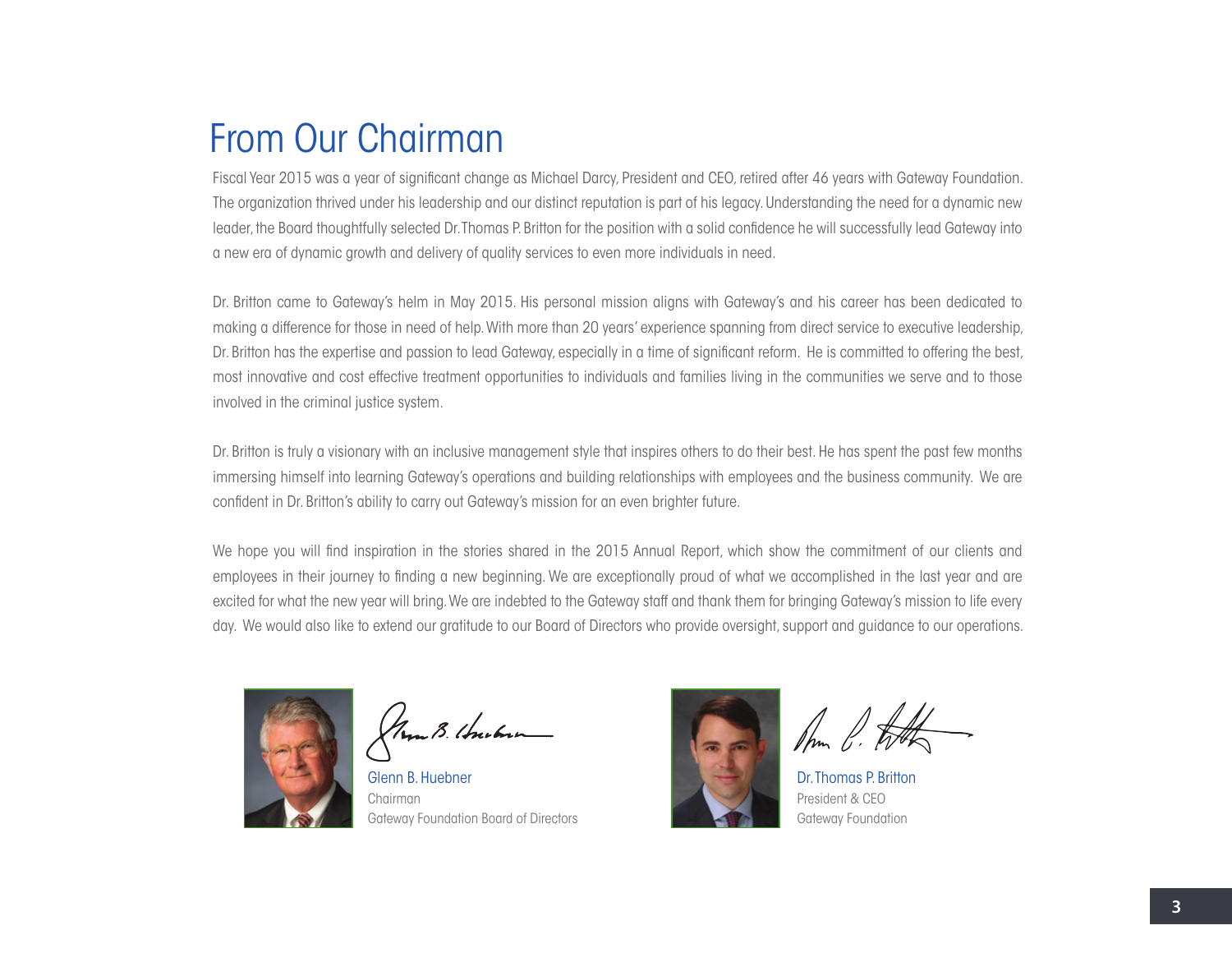## FY15 CLIENT DEMOGRAPHIC BREAKDOWN

We have a history of providing programs that dramatically reduce recidivism and successfully reintegrate offenders into communities as productive citizens.

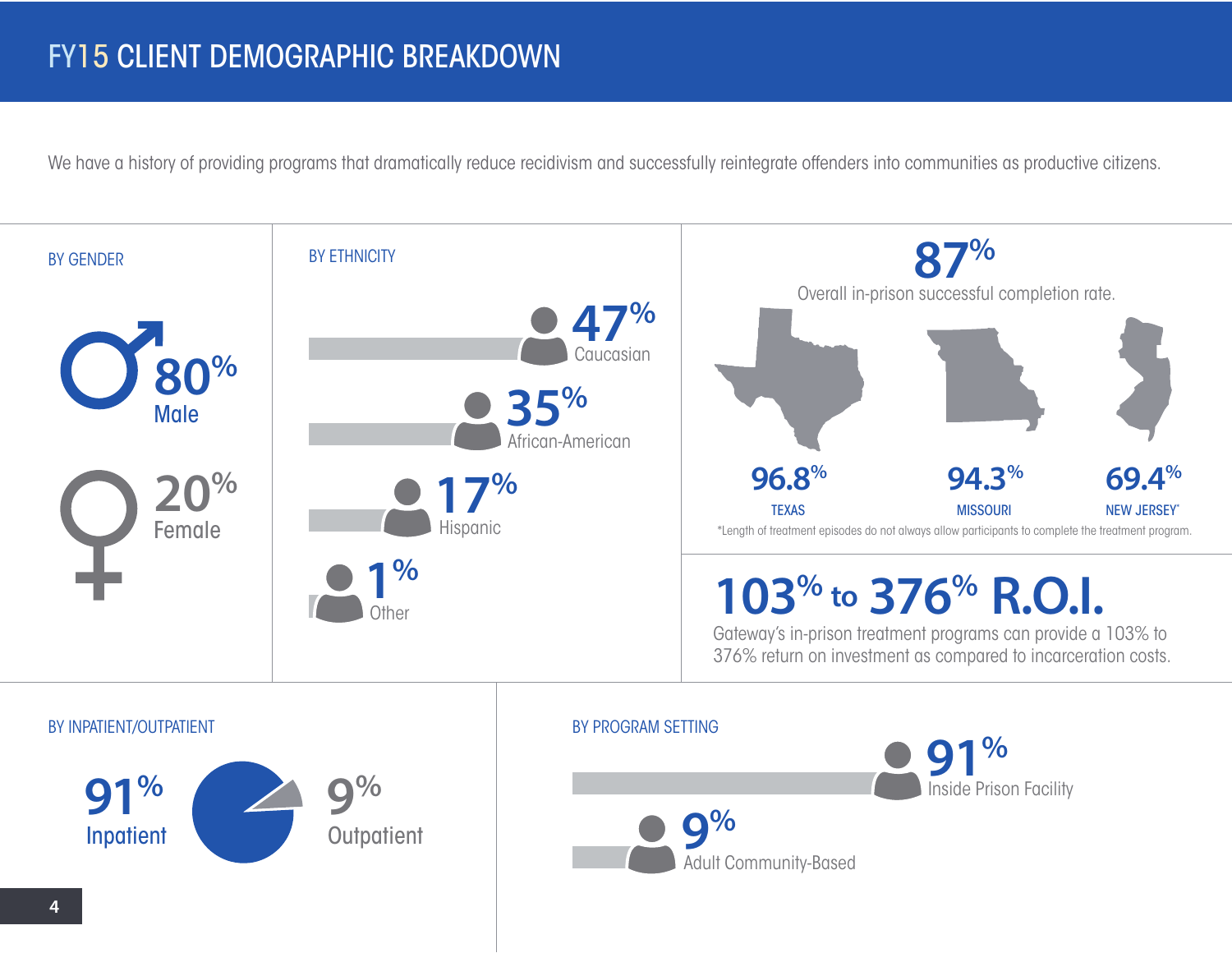## Gateway Corrections Division Programs

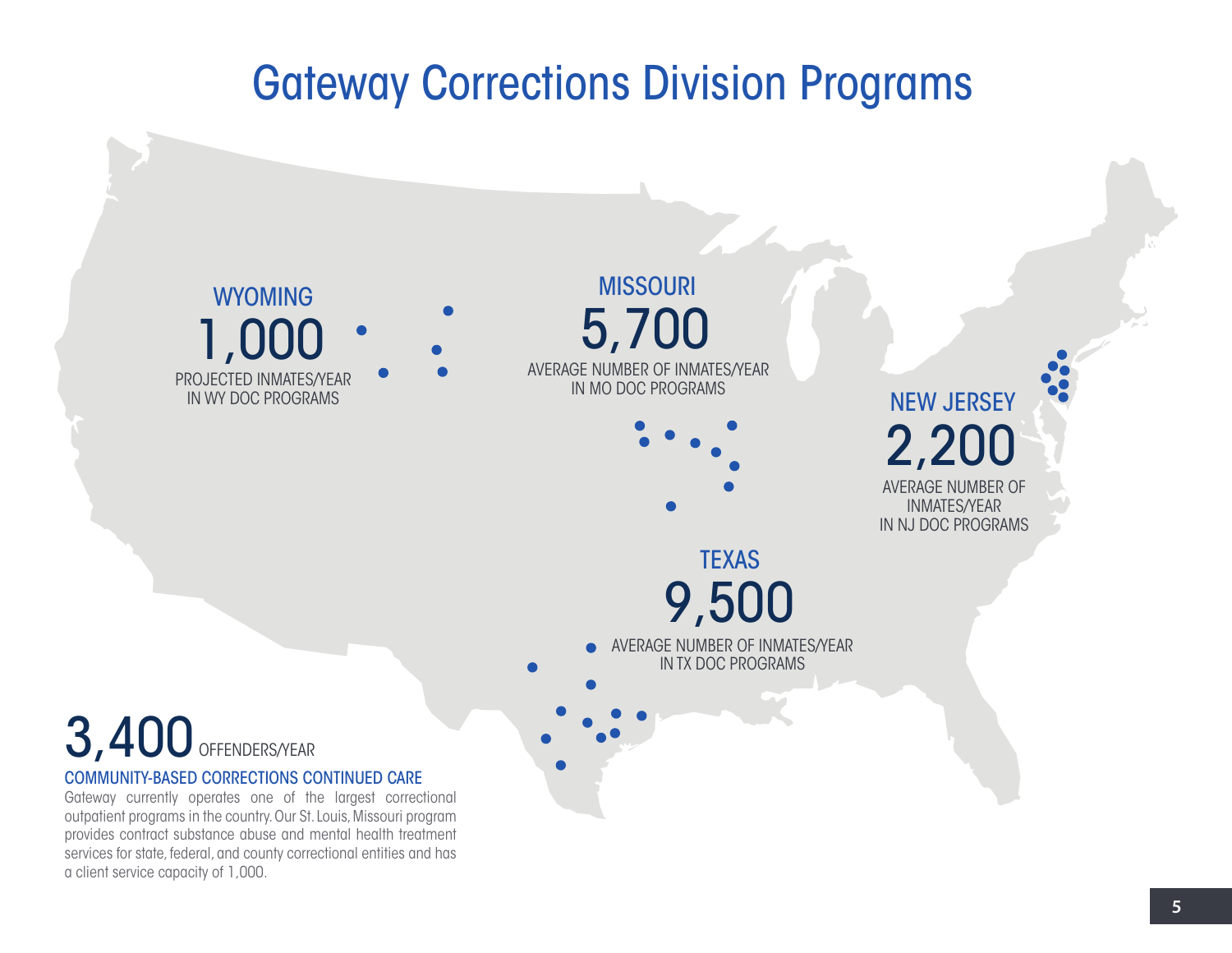## Texas Christian University Assessment Battery Results

For years Gateway has partnered with Texas Christian University Institute of Behavioral Research (TCU/IBR) to incorporate a research-based assessment protocol into our treatment model, thereby ensuring that treatment services are directly related to individual risks and needs throughout the treatment episode. Our Corrections programs administer a battery of TCU assessments at intake and various follow-up periods to gauge whether treatment services are having a positive effect on the client. Aggregated pre- and post- survey results demonstrate that Gateway has been successful in lowering risk factors associated with recidivism and relapse. Several key indicators from the TCU assessment battery demonstrate how treatment services positively impact psychological and criminogenic issues. The results below are from MO institutional programs between October 2014 and October 2015.

### PTSD Symptom Severity Among Gateway Clients Showed Significant Decreases



Clients Were Significantly Less Likely To Justify Criminal Activity At Program Discharge



### Criminal Rationalization Was Notably Lower At Discharge Than At Intake



Gateway Corrections FY15 Client Engagement & Satisfaction Results

Clients indicated they were engaged in treatment **99%**

**90%** Clients who felt supported by their peers

**91%**

Clients were satisfied with treatment

**96%**

Clients who felt a positive therapeutic alliance with their counselor

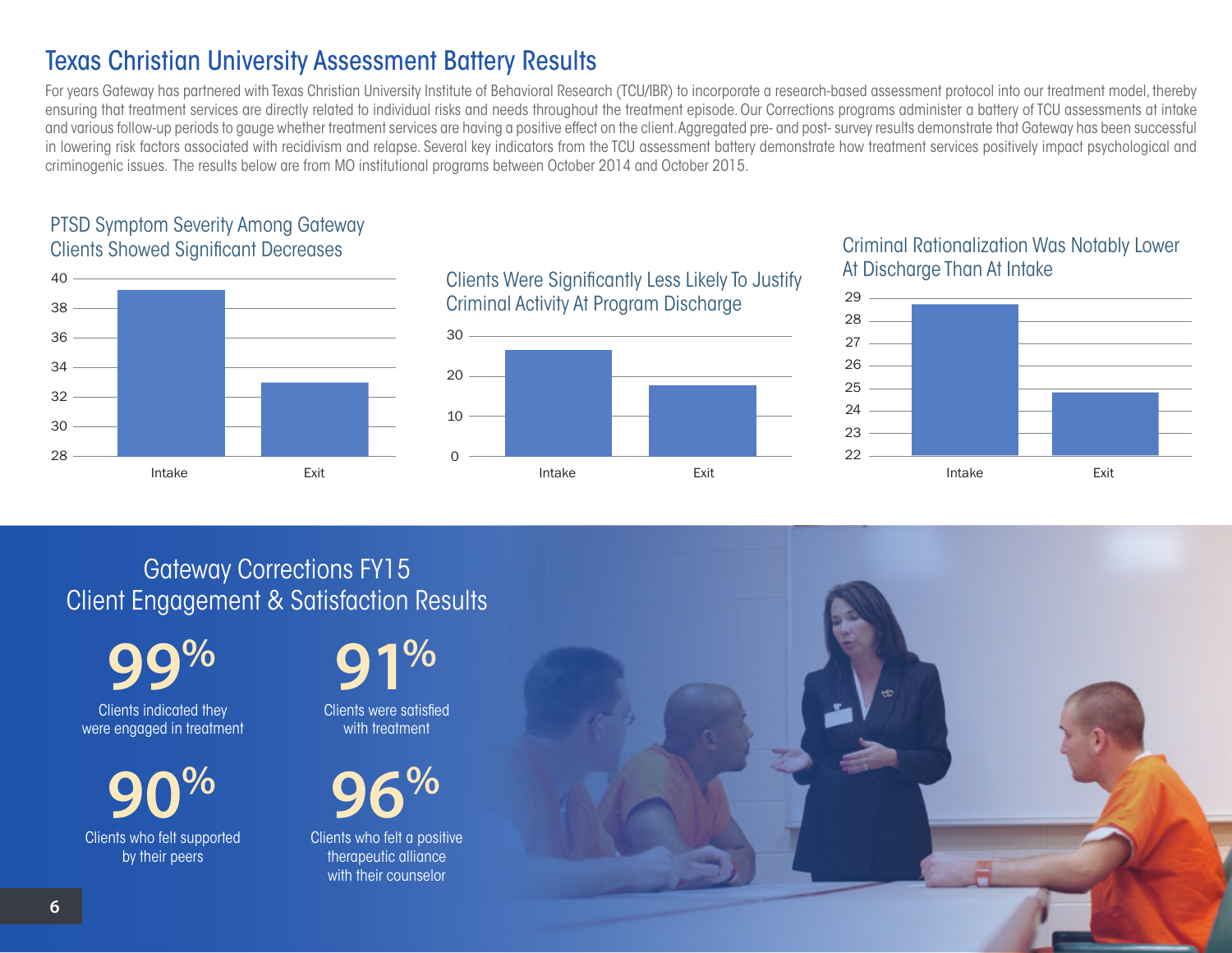## Gateway Continues To Be A Nationally Recognized Leader In Medication Assisted Treatment For Justice-Involved Individuals

Gateway Foundation is proud to be the first substance abuse treatment provider to offer Medication Assisted Treatment (MAT) in a state correctional system that spans in-custody and post-release substance use treatment. Recognizing that medication is one of many tools that may be needed to effectively address this chronic disease, Gateway partnered with Missouri's Department of Mental Health and Department of Corrections to bring this option to incarcerated men and women. This is especially significant when considering that people recently released from incarceration are at high risk for opioid overdose.

Gateway currently offers MAT services at five Missouri correctional institutions. Eligible individuals can volunteer to receive a pre-release Vivitrol® injection; upon completion of the in-prison treatment program, these individuals

are admitted to an outpatient program in St. Louis or Kansas City where they continue to receive comprehensive treatment services which may include monthly Vivitrol® injections. As medication alone does not work for most individuals, Gateway's MAT model provides Vivitrol® in conjunction with several other evidence-based treatment interventions.

This comprehensive model has produced some notable preliminary outcomes. The 2014 cohort boasted an 8% recidivism rate, improved treatment retention and a decreased desire to use drugs. Over 80% accessed healthcare and/or mental healthcare in the community and half had employment within 8 months of release.

Gateway's reputation as a national leader in MAT for incarcerated populations is well established. In fact, Gateway's Regional

Director for Missouri, Stephen Doherty, has been sought out by academia, correctional systems, and mental health agencies across the United States for his expertise in incorporating MAT within a correctional environment.

## Welcome Gateway Wyoming!

Gateway is pleased to announce a new contract with the Wyoming Department of Corrections. Gateway will be providing substance abuse treatment services to men and women at five correctional facilities throughout the state. We expect to serve 1,000 individuals in the first year. Gateway was awarded this contract at the end of Fiscal Year 2015 and will begin services on July 1, 2015.

We look forward to serving Wyoming!

Research indicates that Vivitrol® is associated with increased treatment retention, expectancy to refrain from drug use, and self-esteem, as well as reduced drug cravings.

## About Gateway Corrections

Gateway Foundation is a trusted non-profit providing drug and alcohol treatment in correctional settings since 1968. Our goal is straightforward: To help clients achieve a life of sobriety, free from drug use and symptoms of mental illness, that is productive, socially responsible, and healthy. We currently operate drug and alcohol treatment programs for men, women, adolescents, special needs, and dual diagnosis clients involved in a variety of correctional treatment settings such as prisons, jails, pre-release centers, day reporting centers and community corrections/ outpatient programs. We have a history of providing programs that dramatically reduce recidivism and successfully reintegrate offenders into communities as productive citizens, and we do so in a manner that saves money for the jurisdictions we serve!

Gateway's substance abuse treatment approach is based on over 40 years of experience, evidence based and best practices, training and research. Services are gender responsive and trauma informed. While far from exhaustive, Gateway is skilled in all of the following correctional treatment services.

- Therapeutic Communities
- Cognitive Behavioral Treatment/Cognitive Self-Change
- Motivational Interviewing
- Trauma Informed Care and Trauma Interventions
- Dialectical Behavior Therapy
- Mindfulness-based Recovery
- Matrix Model
- Medication Assisted Treatment
- Veteran's Programming
- Peer Recovery Support Services
- Case Management
- Relapse Prevention
- Re-Entry Services
- Self-Help Programs
- Drinking/Driving Intervention Programs
- Job Readiness Training
- Electronic Monitoring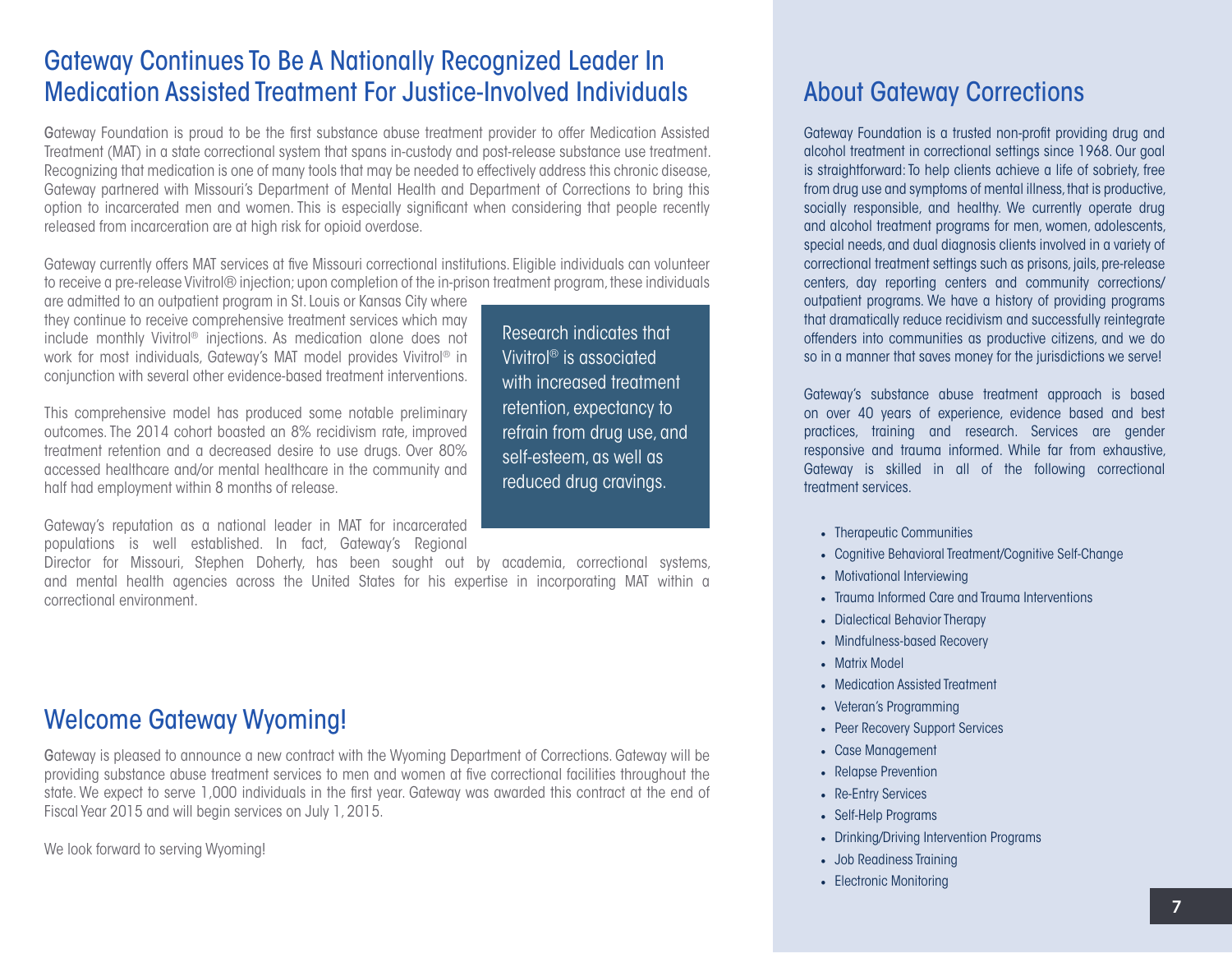## Peer Recovery Support Services Are Taking Off In Texas

Maintaining a culture of excellence involves staying abreast of new and developing practices in the behavioral health and corrections fields and few practices are emerging as strongly as Peer Recovery Support Services (PRSS). Several Gateway Texas programs are fully immersed in the PRSS model. Studies have shown that involvement with a peer support model has multiple beneficial effects.

Four TDCJ institutions that work with Gateway- Brownwood, Estelle, Henley and Jester- are training eligible clients in the PRSS model and are providing peer specialists to clients participating in the substance abuse treatment program. Clients are trained by Gateway counselors who have successfully completed a "Training of Trainers" course. Clients may continue their training once they are released from prison and earn an advanced Peer Mentor or Peer Coach credential. Once credentialed, clients can hold volunteer roles or employment in treatment centers or correctional facilities, and can play an advocacy role for individuals with substance use disorders who are involved in the criminal justice system.

Client response to the Texas PRSS program has been substantial. Thus far, 22 clients have completed the in-custody PRSS training program and 47 individuals are currently enrolled. Gateway staff reports that clients have been very receptive to working with the peer specialists and that the dropout rate has decreased dramatically for those clients who are working with a peer specialist.

Peer Recovery Support Specialists are also utilized at Gateway's St. Louis Corrections Outpatient Program and in Wyoming.

Gateway believes in the value of "peers helping peers" and will continue to support and invest in this model.

#### Research has shown that individuals engaged in peer support experience an increase in:

Quality of life Coping ability Medication adherence Social network & support Daily functioning Illness management Self-esteem Rate of employment Earnings

#### and a decrease in:



Source: Solomon, "Peer Support/Peer Provided Services Underlying Processes, Benefits, and Critical Ingredients," Psychiatric Rehabilitation Journal, 2004.

## St. Louis Corrections Outpatient Program Earns Prestigious Joint Commission Gold Seal Of Approval

Gateway believes in providing the highest quality of services to individuals in its treatment programs and has therefore undergone a rigorous national accreditation process. The St. Louis Corrections Outpatient Program has been accredited by The Joint Commission since 2013. The Joint Commission is the leading organization that accredits hospitals and behavioral healthcare organizations, and its Gold Seal of Approval™ is an internationally recognized symbol of quality. Organizations that earn the Gold Seal have met demanding performance standards to obtain this distinction.



Joint Commission surveyors conduct on-site surveys at least once every three years, providing less than seven days advanced notice and at times performing unannounced visits. In its most recent survey, the St. Louis program did not receive any recommendations for improvement, indicating that it is in full compliance with all Joint Commission standards.

Gateway is committed to instituting a culture of excellence everywhere it serves and is guided not only by demanding accreditation, certification and licensure requirements but also by a robust code of ethics and values.

## Our Committment Doesn't End When A Client Leaves Custody

Gateway not only provides substance abuse treatment services for incarcerated populations, but we also assist individuals in gaining access to a full spectrum of services upon their release. Most individuals require continuing treatment, linkages with self-help groups and social service agencies, and/or assistance in finding appropriate housing.

Gateway maintains linkages with other providers to ensure that individuals can find appropriate services in the areas to which they are moving, and our treatment programs emphasize the development of life skills that enhance an individual's ability to maintain sober, crime-free lives.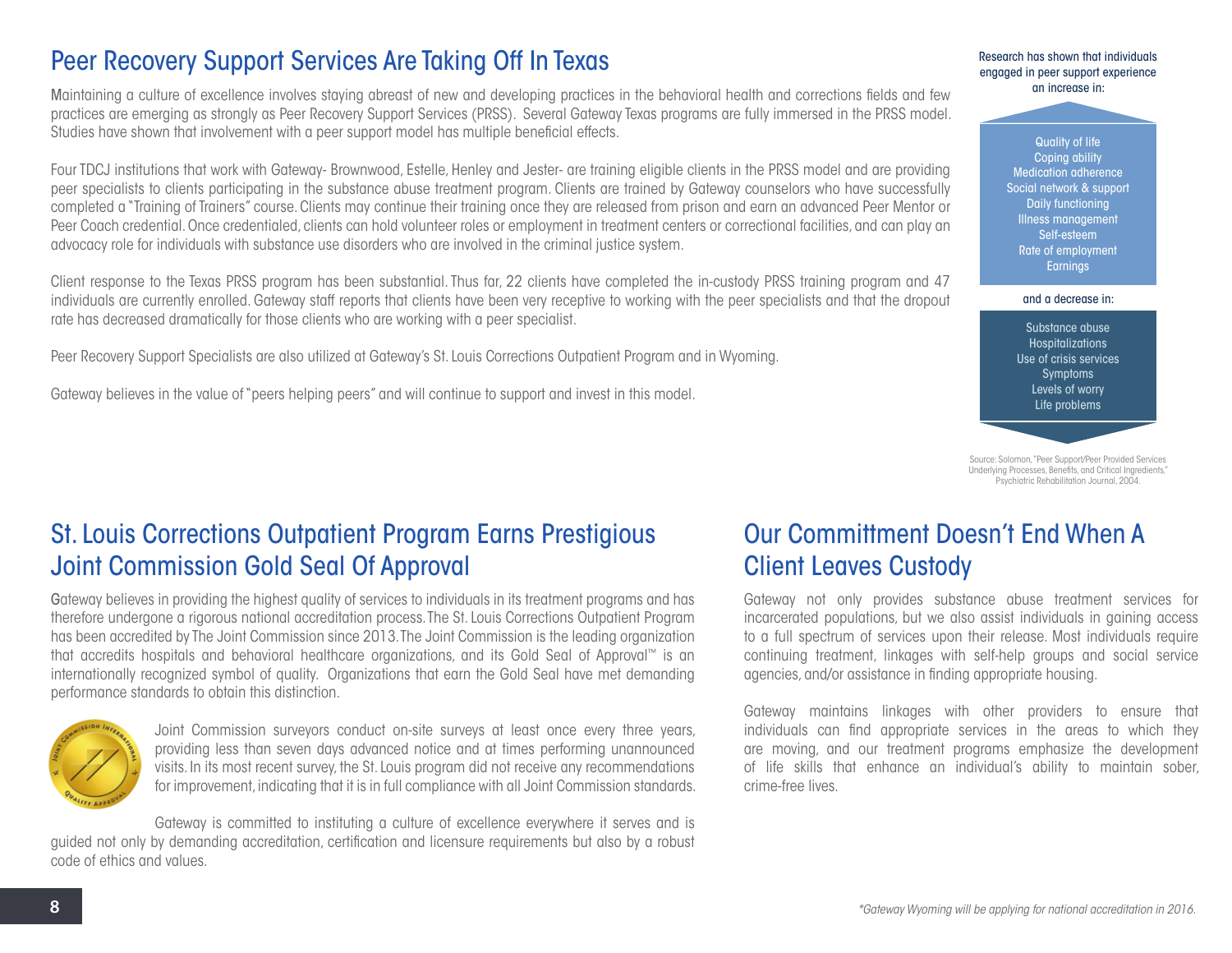

## A Mother's Thank You A CORRECTIONS SUCCESS STORY

"I have cried so many tears through the years. My son has spent nearly 15 years in prison and I think that at some point I had come to realize he would never come home to stay. It was a miserable realization. He has told me so many times how he is changing, but nothing ever changed until now.

It's not what he is saying so much as it is that I hear him speak with a different voice. I hear the voice of a changed man. It's not just his mother speaking either. His wife and his son have even mentioned how different he seems and sounds.

Thank you Gateway for all that you have done…and for caring enough to do the work you do. Society is more than willing to write off men like my son, stick them in prison, and forget about them. I realize that you could do the same thing, just show up to work every day and clock out at the end of the shift. Nobody pays you to care.

Gateway is different. That seems to just be a part of who you are. I needed you to know the work you do matters in a very big way. I am starting to see my son in a way I have spent too many years fearing I would never see again. God bless you!"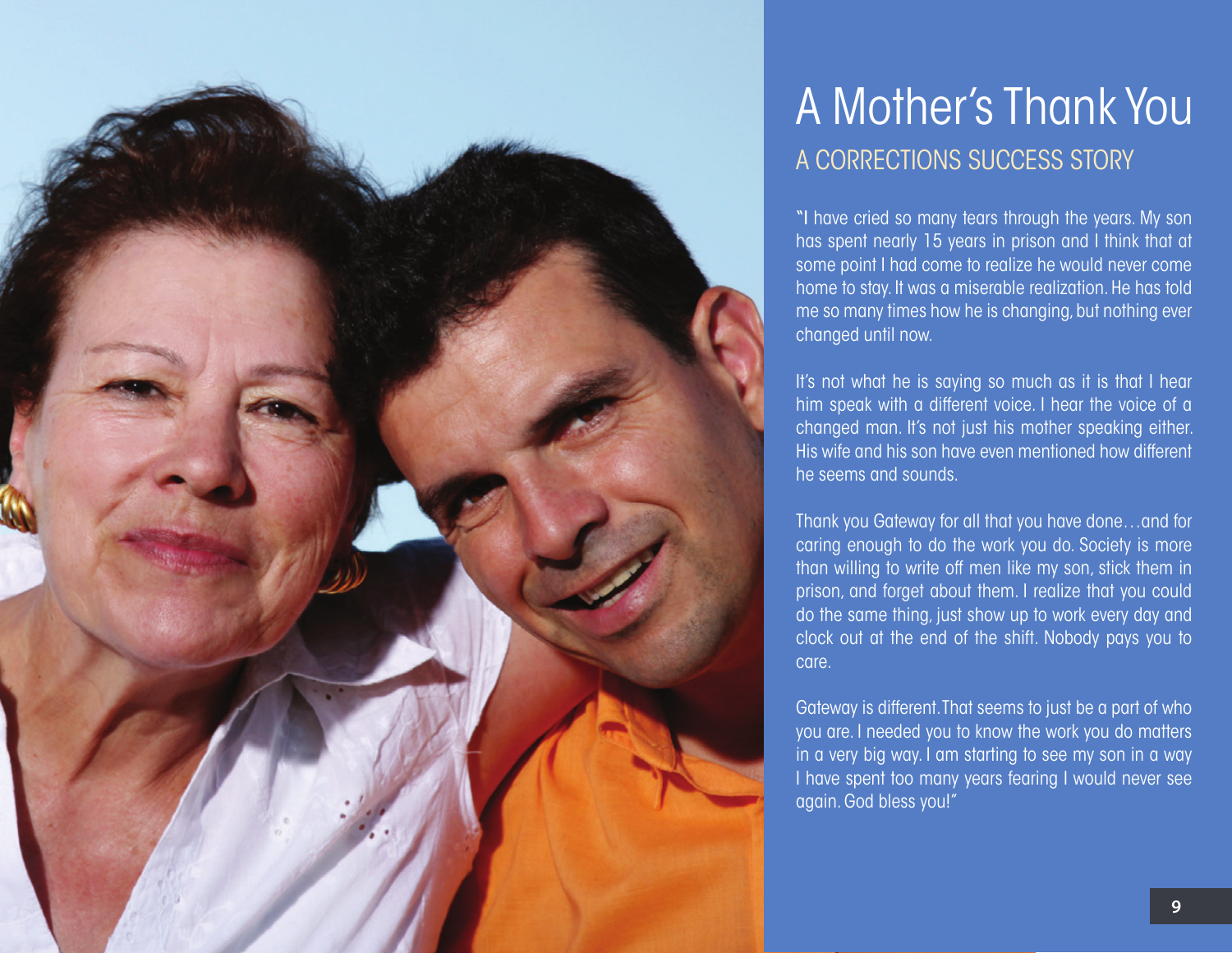#### **MISSOURI**

*Correctional Center*

Bonne Terre *Eastern Reception, Diagnostic and Correctional Center* Bowling Green *Northeast Correctional Center* **Chillicothe** *Chillicothe Correctional Center* Fordland *Ozark Correctional Center* Kansas City *Kansas City Outpatient Program* **Marvville** *Maryville Treatment Center* St Joseph *Western Reception, Diagnostic and Correctional Center* St. Louis *St. Louis Outpatient Program* Vandalia *Women's Eastern Reception, Diagnostic and* 

Gateway operates an assessment center and six (6) treatment programs for the Missouri Department of Corrections. These programs include three in-prison TC programs, two of which are fully dedicated treatment institutions for males. There are two additional programs for females and a special needs treatment unit for males. Gateway also has Community Corrections programs in St. Louis and Kansas City.

#### NEW JERSEY

Annandale *Mountainview Youth CF Mountainview Youth CF II (FMU)* **Bridgeton** *South Woods State Prison* **Clinton** *Edna Mahan CF* Delmont *Southern State CF* Newark *Northern State Prison* Yardville *Garden State Youth CF*

Gateway is the sole provider of in-prison substance abuse treatment services for the NJ Department of Corrections (NJDOC). There are seven (7) programs housed at six (6) institutions across the state.

**TEXAS** 

Brownwood *Havins IPTC* **Breckenridge** *Sayle SAFPF* Burnet *Halbert SAFPF Halbert DWI Recovery Program* Dayton *Henley IPTC/SAFPF* **Gatesville** *Hackberry SAFPF* Hondo *Ney IPTC* Houston *South Texas ISF* Huntsville *Estelle SAFPF* Kyle *Kyle IPTC* Richmond *Jester I SAFPF*  San Diego *Glossbrenner SAFPF*

Gateway is the largest not-for-profit provider of contract substance abuse treatment services for the Texas Department of Criminal Justice (TDCJ). Gateway operates eleven programs housed in facilities throughout the state, including: three (3) Texas Department of Criminal Justice Special Needs Substance Abuse Felony Punishment Facilities (SAFPFs); four (4) Regular Needs SAFPFs; three (3) In-Prison Therapeutic Communities (IPTCs); and one (1) Intermediate Sanction Facility (ISF).

#### WYOMING\*

**Torrington** *Wyoming Medium Correctional Institution*  Riverton *Wyoming Honor Farm* **Newcastle** *Wyoming Honor Conservation Camp & Boot Camp* Lusk *Wyoming Women's Center* Rawlins *Wyoming State Penitentiary*

\*Operations Began July 2015

- CF Correctional Facility<br>
IPTC In-Prison Therapeutic In-Prison Therapeutic Community **ISF** Intermediate Sanction Facility<br>
SAFPE Substance Abuse Felony Punis
	- Substance Abuse Felony Punishment Facility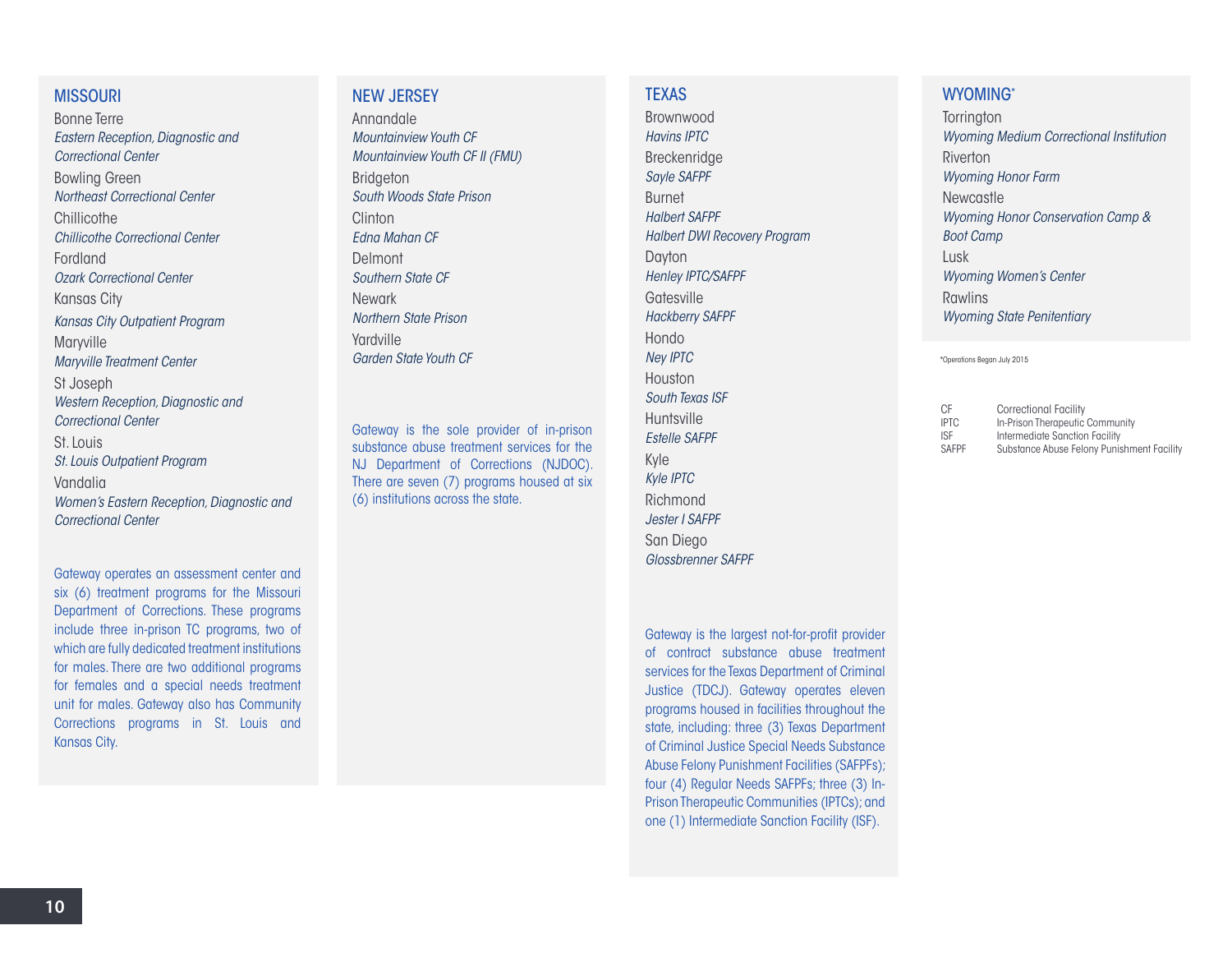### Board of Directors

Chairman Glenn Huebner

**Treasurer** Warren Harrington

**Secretary** Amalesh Sanku

Michael Anthony Sidney Bradley Donald S. Crossett Richard L. Eichholz, PhD David Johnson Arla Lach Pat LePenske Richard McCullough Mary Cesare-Murphy, Ph.D. David Onion France Pitera Len Shankman Elizabeth Ogilvie Simer Andy Smith

## Executive Team

President & CEO Dr. Thomas P. Britton

Vice President, Corrections Division Gregg Dockins

Vice President, Community Division Susan Cambria

Vice President, Finance Michelle Dickerson

Vice President, Business Development & Strategy Jodi Levine

Vice President, Information Systems Dan Molitor

Vice President, Human Resources Martha Yount